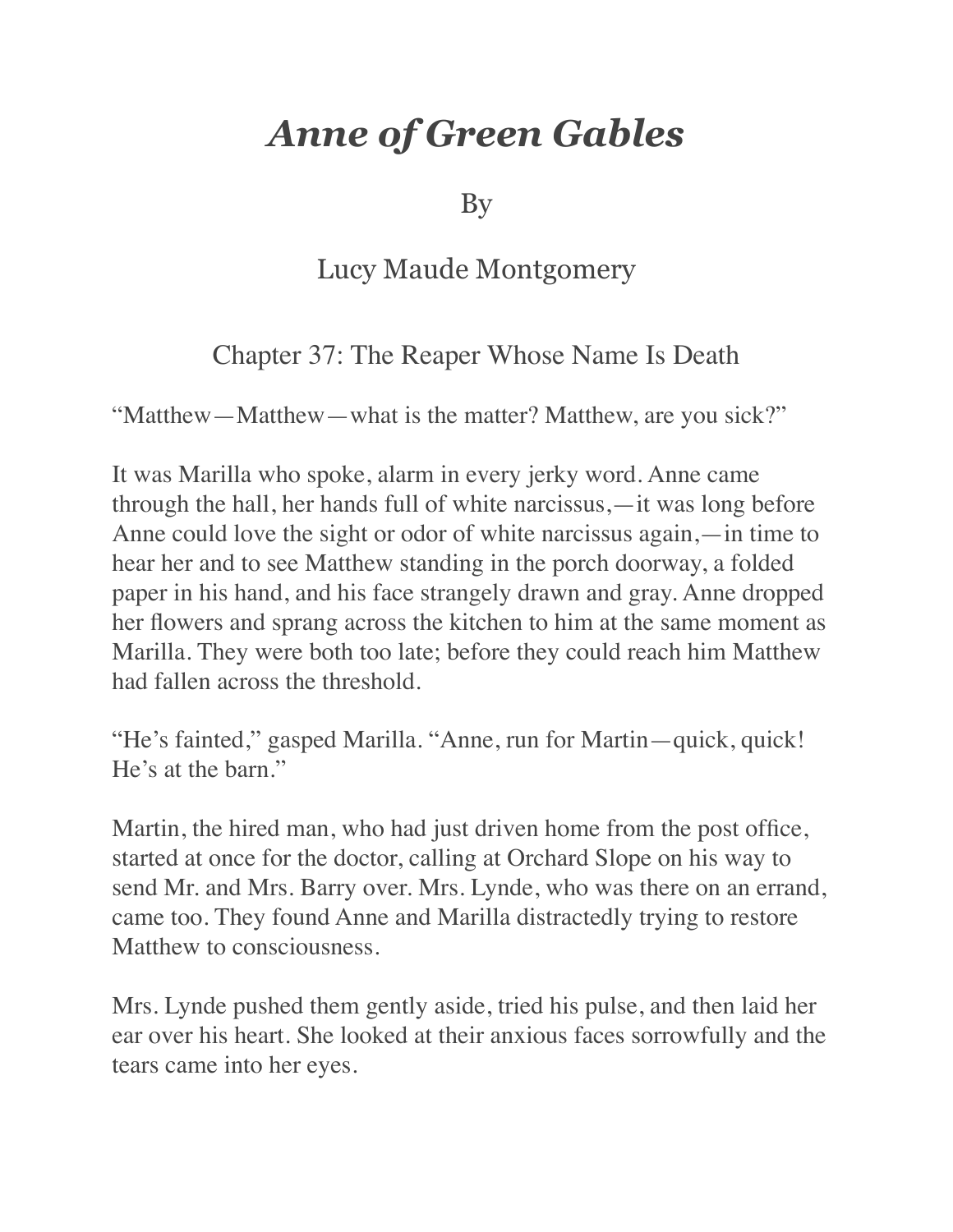"Oh, Marilla," she said gravely. "I don't think—we can do anything for him"

"Mrs. Lynde, you don't think—you can't think Matthew is—is—" Anne could not say the dreadful word; she turned sick and pallid.

"Child, yes, I'm afraid of it. Look at his face. When you've seen that look as often as I have you'll know what it means."

Anne looked at the still face and there beheld the seal of the Great Presence.

When the doctor came he said that death had been instantaneous and probably painless, caused in all likelihood by some sudden shock. The secret of the shock was discovered to be in the paper Matthew had held and which Martin had brought from the office that morning. It contained an account of the failure of the Abbey Bank.

The news spread quickly through Avonlea, and all day friends and neighbors thronged Green Gables and came and went on errands of kindness for the dead and living. For the first time shy, quiet Matthew Cuthbert was a person of central importance; the white majesty of death had fallen on him and set him apart as one crowned.

When the calm night came softly down over Green Gables the old house was hushed and tranquil. In the parlor lay Matthew Cuthbert in his coffin, his long gray hair framing his placid face on which there was a little kindly smile as if he but slept, dreaming pleasant dreams. There were flowers about him—sweet old-fashioned flowers which his mother had planted in the homestead garden in her bridal days and for which Matthew had always had a secret, wordless love. Anne had gathered them and brought them to him, her anguished, tearless eyes burning in her white face. It was the last thing she could do for him.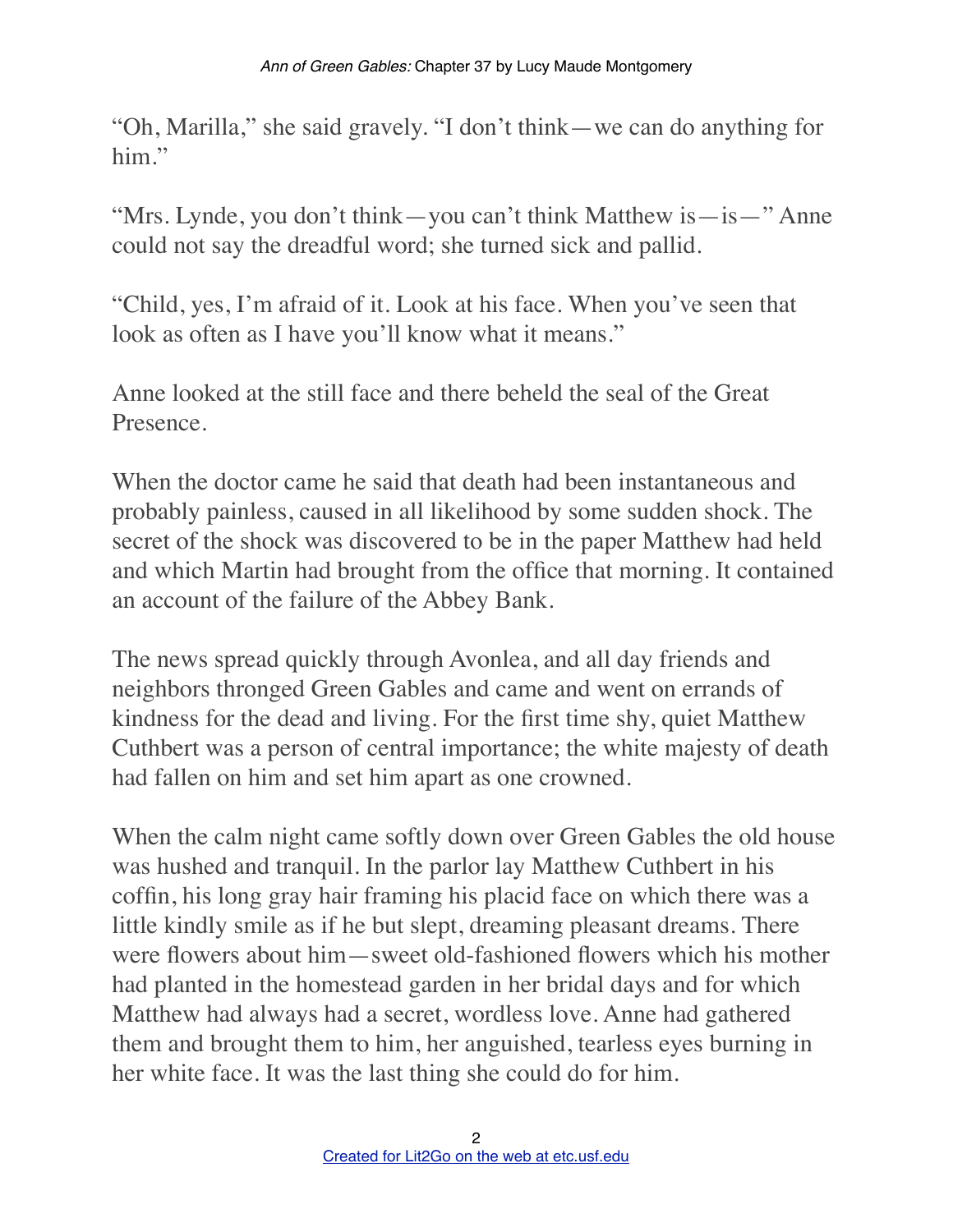The Barrys and Mrs. Lynde stayed with them that night. Diana, going to the east gable, where Anne was standing at her window, said gently:

"Anne dear, would you like to have me sleep with you tonight?"

"Thank you, Diana." Anne looked earnestly into her friend's face. "I think you won't misunderstand me when I say I want to be alone. I'm not afraid. I haven't been alone one minute since it happened—and I want to be. I want to be quite silent and quiet and try to realize it. I can't realize it. Half the time it seems to me that Matthew can't be dead; and the other half it seems as if he must have been dead for a long time and I've had this horrible dull ache ever since."

Diana did not quite understand. Marilla's impassioned grief, breaking all the bounds of natural reserve and lifelong habit in its stormy rush, she could comprehend better than Anne's tearless agony. But she went away kindly, leaving Anne alone to keep her first vigil with sorrow.

Anne hoped that the tears would come in solitude. It seemed to her a terrible thing that she could not shed a tear for Matthew, whom she had loved so much and who had been so kind to her, Matthew who had walked with her last evening at sunset and was now lying in the dim room below with that awful peace on his brow. But no tears came at first, even when she knelt by her window in the darkness and prayed, looking up to the stars beyond the hills—no tears, only the same horrible dull ache of misery that kept on aching until she fell asleep, worn out with the day's pain and excitement.

In the night she awakened, with the stillness and the darkness about her, and the recollection of the day came over her like a wave of sorrow. She could see Matthew's face smiling at her as he had smiled when they parted at the gate that last evening—she could hear his voice saying, "My girl—my girl that I'm proud of." Then the tears came and Anne wept her heart out. Marilla heard her and crept in to comfort her.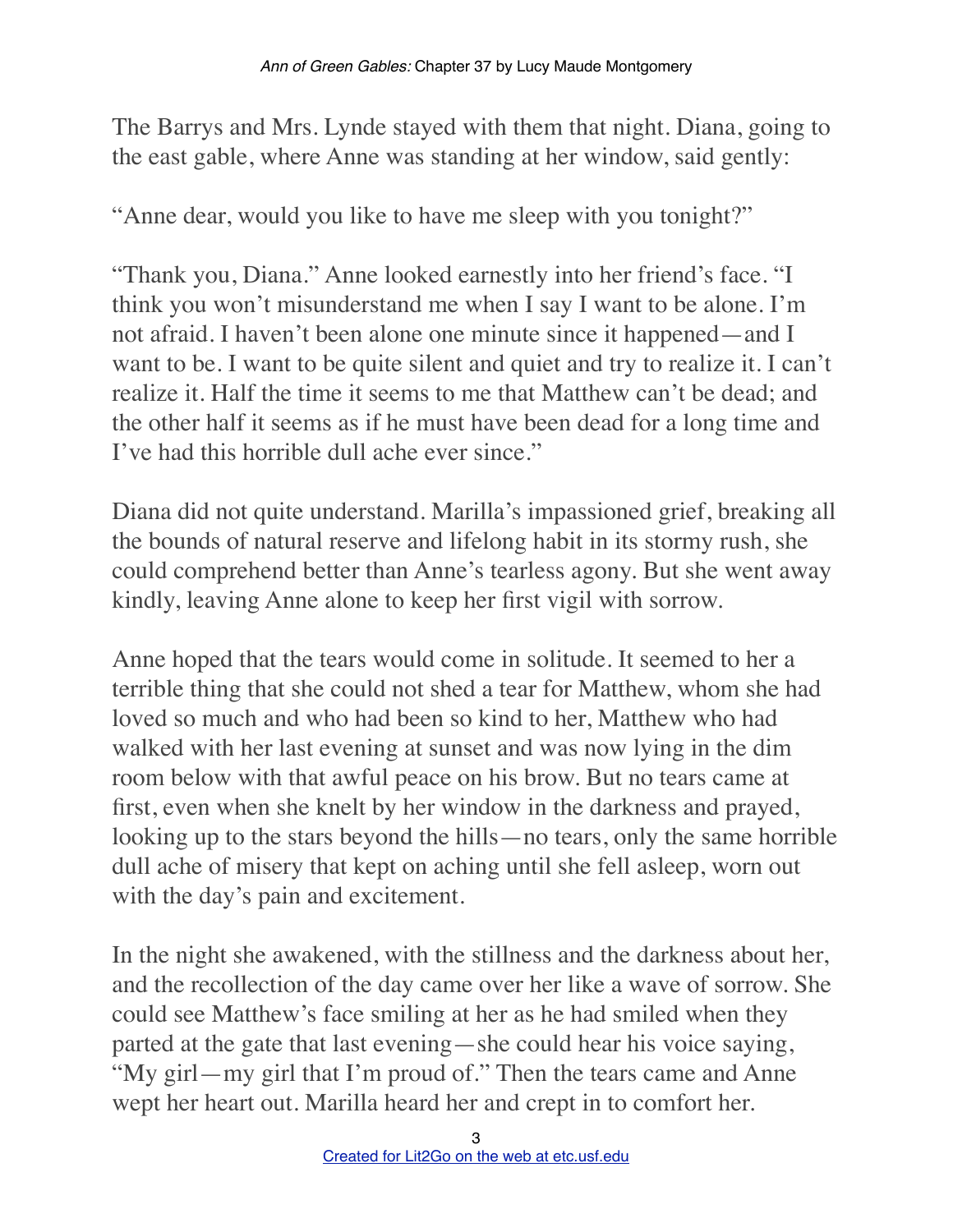"There—there—don't cry so, dearie. It can't bring him back. It—it isn't right to cry so. I knew that today, but I couldn't help it then. He'd always been such a good, kind brother to me—but God knows best."

"Oh, just let me cry, Marilla," sobbed Anne. "The tears don't hurt me like that ache did. Stay here for a little while with me and keep your arm round me—so. I couldn't have Diana stay, she's good and kind and sweet—but it's not her sorrow—she's outside of it and she couldn't come close enough to my heart to help me. It's our sorrow—yours and mine. Oh, Marilla, what will we do without him?"

"We've got each other, Anne. I don't know what I'd do if you weren't here—if you'd never come. Oh, Anne, I know I've been kind of strict and harsh with you maybe—but you mustn't think I didn't love you as well as Matthew did, for all that. I want to tell you now when I can. It's never been easy for me to say things out of my heart, but at times like this it's easier. I love you as dear as if you were my own flesh and blood and you've been my joy and comfort ever since you came to Green Gables."

Two days afterwards they carried Matthew Cuthbert over his homestead threshold and away from the fields he had tilled and the orchards he had loved and the trees he had planted; and then Avonlea settled back to its usual placidity and even at Green Gables affairs slipped into their old groove and work was done and duties fulfilled with regularity as before, although always with the aching sense of "loss in all familiar things." Anne, new to grief, thought it almost sad that it could be so—that they COULD go on in the old way without Matthew. She felt something like shame and remorse when she discovered that the sunrises behind the firs and the pale pink buds opening in the garden gave her the old inrush of gladness when she saw them—that Diana's visits were pleasant to her and that Diana's merry words and ways moved her to laughter and smiles—that, in brief, the beautiful world of blossom and love and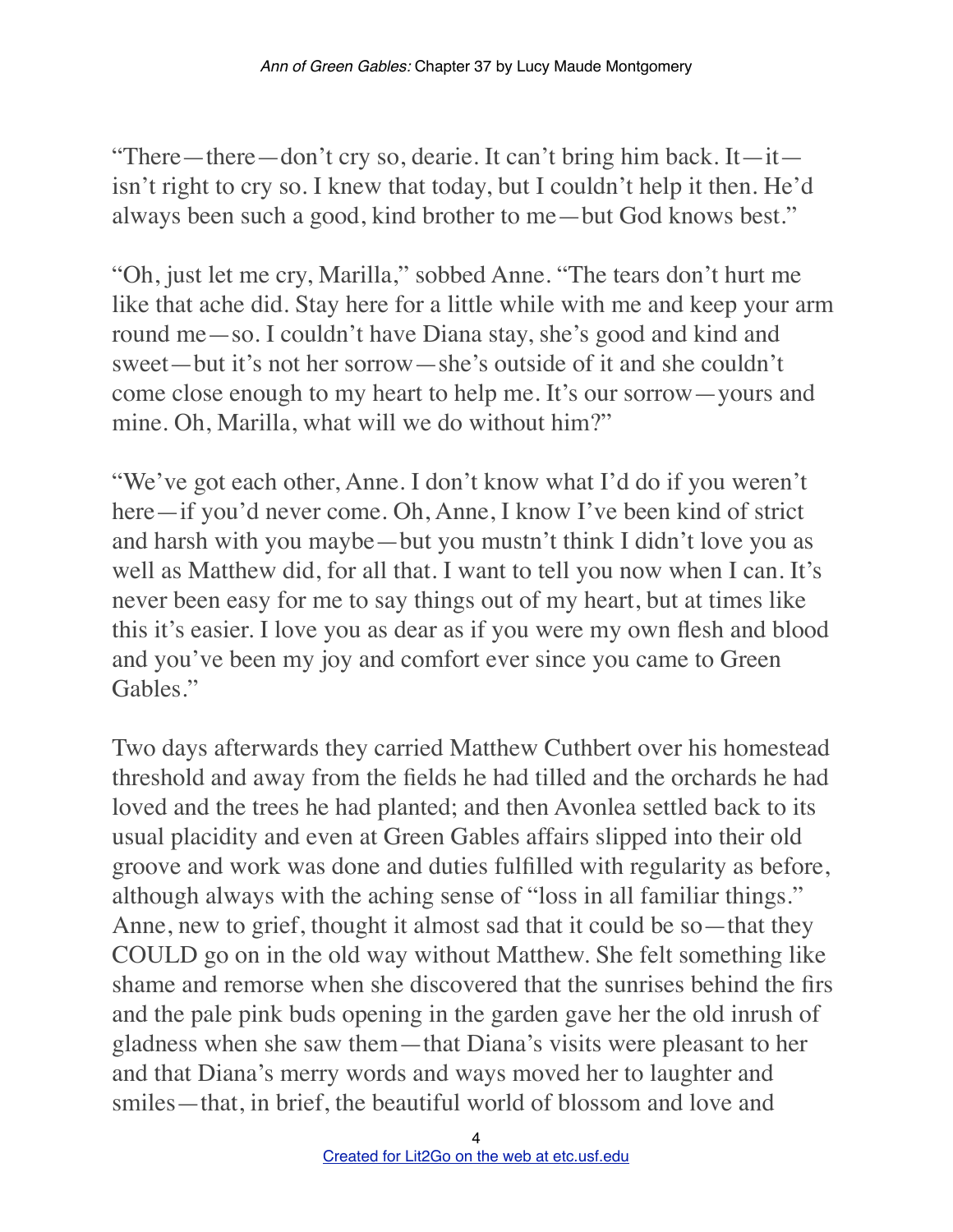friendship had lost none of its power to please her fancy and thrill her heart, that life still called to her with many insistent voices.

"It seems like disloyalty to Matthew, somehow, to find pleasure in these things now that he has gone," she said wistfully to Mrs. Allan one evening when they were together in the manse garden. "I miss him so much—all the time—and yet, Mrs. Allan, the world and life seem very beautiful and interesting to me for all. Today Diana said something funny and I found myself laughing. I thought when it happened I could never laugh again. And it somehow seems as if I oughtn't to."

"When Matthew was here he liked to hear you laugh and he liked to know that you found pleasure in the pleasant things around you," said Mrs. Allan gently. "He is just away now; and he likes to know it just the same. I am sure we should not shut our hearts against the healing influences that nature offers us. But I can understand your feeling. I think we all experience the same thing. We resent the thought that anything can please us when someone we love is no longer here to share the pleasure with us, and we almost feel as if we were unfaithful to our sorrow when we find our interest in life returning to us."

"I was down to the graveyard to plant a rosebush on Matthew's grave this afternoon," said Anne dreamily. "I took a slip of the little white Scotch rosebush his mother brought out from Scotland long ago; Matthew always liked those roses the best—they were so small and sweet on their thorny stems. It made me feel glad that I could plant it by his grave—as if I were doing something that must please him in taking it there to be near him. I hope he has roses like them in heaven. Perhaps the souls of all those little white roses that he has loved so many summers were all there to meet him. I must go home now. Marilla is all alone and she gets lonely at twilight."

"She will be lonelier still, I fear, when you go away again to college," said Mrs. Allan.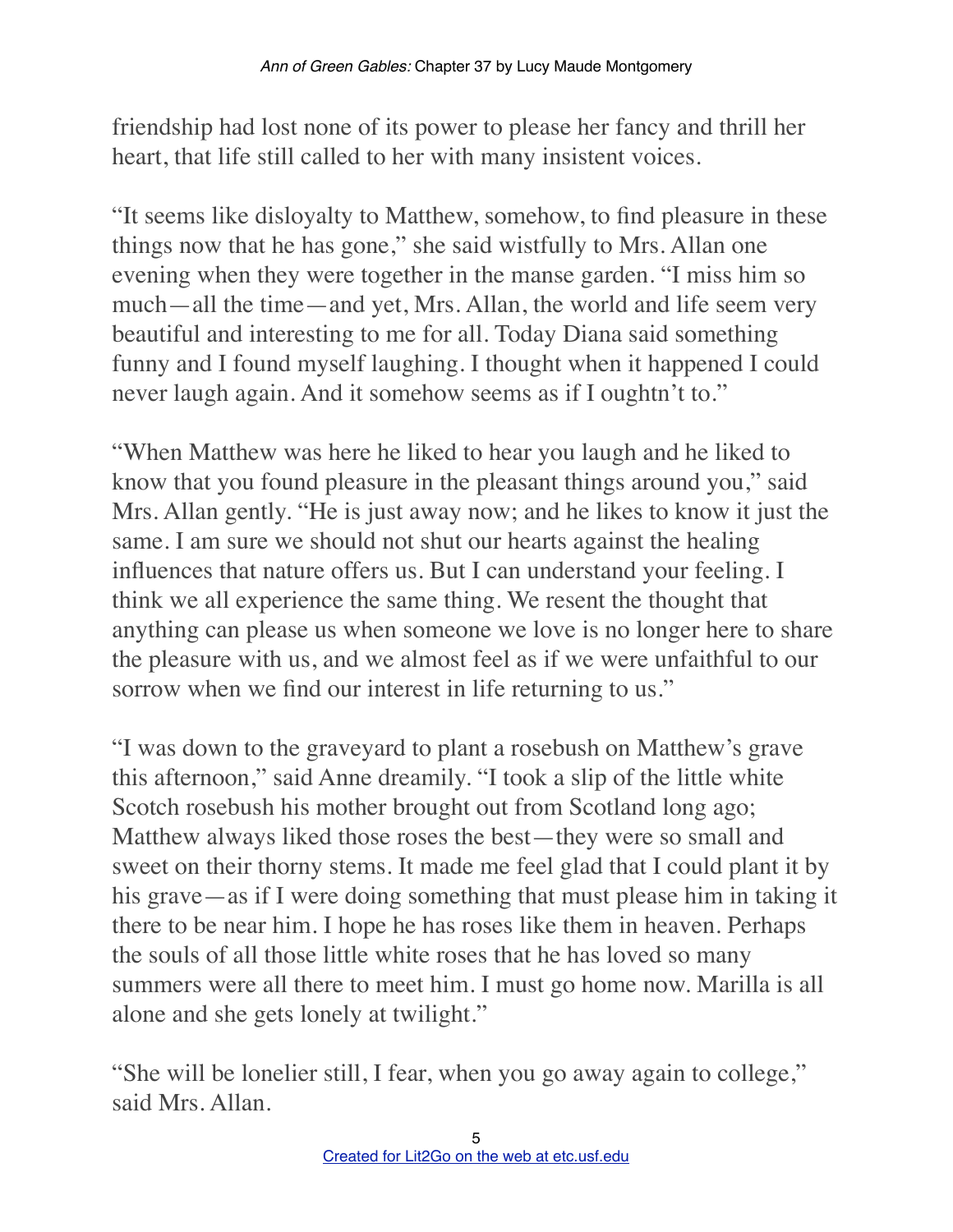Anne did not reply; she said good night and went slowly back to green Gables. Marilla was sitting on the front door-steps and Anne sat down beside her. The door was open behind them, held back by a big pink conch shell with hints of sea sunsets in its smooth inner convolutions.

Anne gathered some sprays of pale-yellow honeysuckle and put them in her hair. She liked the delicious hint of fragrance, as some aerial benediction, above her every time she moved.

"Doctor Spencer was here while you were away," Marilla said. "He says that the specialist will be in town tomorrow and he insists that I must go in and have my eyes examined. I suppose I'd better go and have it over. I'll be more than thankful if the man can give me the right kind of glasses to suit my eyes. You won't mind staying here alone while I'm away, will you? Martin will have to drive me in and there's ironing and baking to do."

"I shall be all right. Diana will come over for company for me. I shall attend to the ironing and baking beautifully—you needn't fear that I'll starch the handkerchiefs or flavor the cake with liniment."

Marilla laughed.

"What a girl you were for making mistakes in them days, Anne. You were always getting into scrapes. I did use to think you were possessed. Do you mind the time you dyed your hair?"

"Yes, indeed. I shall never forget it," smiled Anne, touching the heavy braid of hair that was wound about her shapely head. "I laugh a little now sometimes when I think what a worry my hair used to be to me but I don't laugh MUCH, because it was a very real trouble then. I did suffer terribly over my hair and my freckles. My freckles are really gone; and people are nice enough to tell me my hair is auburn now—all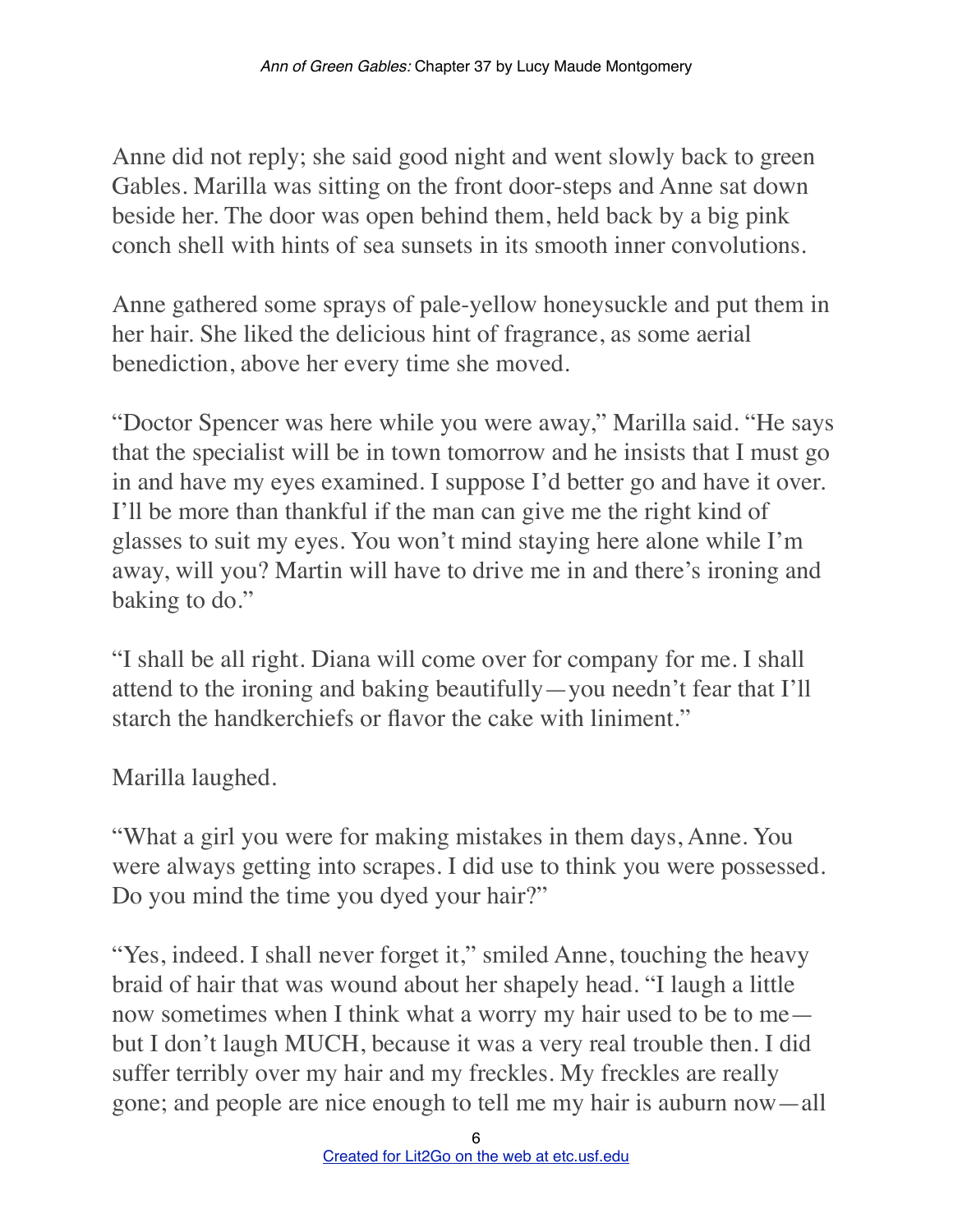but Josie Pye. She informed me yesterday that she really thought it was redder than ever, or at least my black dress made it look redder, and she asked me if people who had red hair ever got used to having it. Marilla, I've almost decided to give up trying to like Josie Pye. I've made what I would once have called a heroic effort to like her, but Josie Pye won't BE liked."

"Josie is a Pye," said Marilla sharply, "so she can't help being disagreeable. I suppose people of that kind serve some useful purpose in society, but I must say I don't know what it is any more than I know the use of thistles. Is Josie going to teach?"

"No, she is going back to Queen's next year. So are Moody Spurgeon and Charlie Sloane. Jane and Ruby are going to teach and they have both got schools—Jane at Newbridge and Ruby at some place up west."

"Gilbert Blythe is going to teach too, isn't he?"

"Yes"—briefly.

"What a nice-looking fellow he is," said Marilla absently. "I saw him in church last Sunday and he seemed so tall and manly. He looks a lot like his father did at the same age. John Blythe was a nice boy. We used to be real good friends, he and I. People called him my beau."

Anne looked up with swift interest.

"Oh, Marilla—and what happened?—why didn't you—"

"We had a quarrel. I wouldn't forgive him when he asked me to. I meant to, after awhile—but I was sulky and angry and I wanted to punish him first. He never came back—the Blythes were all mighty independent. But I always felt—rather sorry. I've always kind of wished I'd forgiven him when I had the chance."